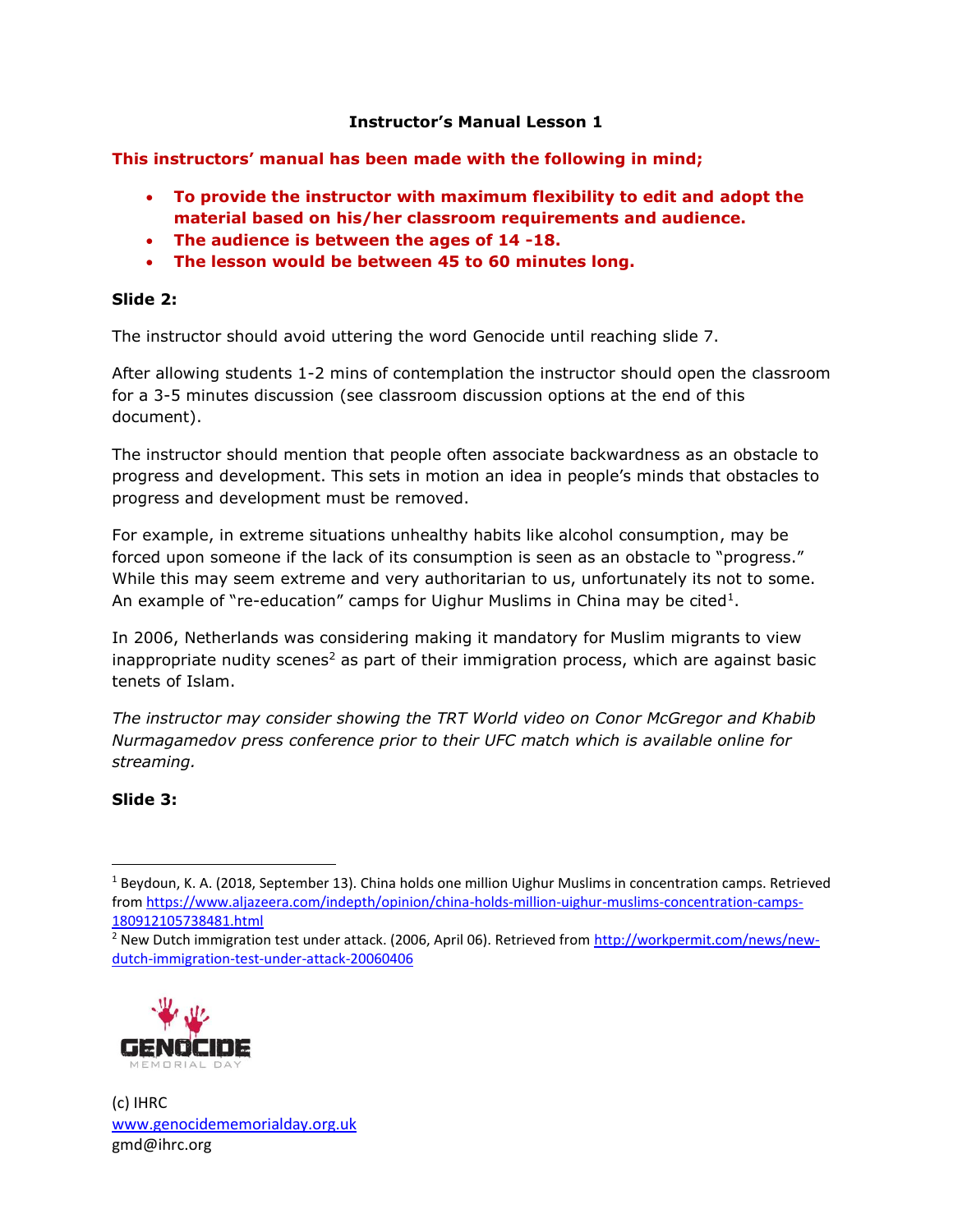After hearing out the responses of students (See discussion options below), the instructor may highlight that this poem was written by Rudyard Kipling as a call on the United States of America to take over Philippines in late 1800s. After stating this fact, the instructor may ask students what they think of the poem knowing this fact.

Many people in those days understood the poem in racial terms, that is as a call on European nations to civilize the rest of the world by taking over other people's lands and societies<sup>3</sup>.

# **Slide 4 - 5:**

After discussing student responses, the instructor should open slide 6 and ask students how they would feel about the year of 1492 if they were Native American?

# **Slide 6:**

After hearing student responses, the instructor may ask students if they heard of mass scale violence against a group of people in their lifetime, whether be it in books, newspapers, TV or in a conversation with their friends and family. Students could work in groups (Snowball)\*.

After hearing student's responses, the instructor may name some of the conflicts the students have not named where large-scale massacres took place and inquire why some wars and acts of mass violence are reported on more than others.

# **Slide 7:**

Discussion question and a brief activity are on slide 7.

## **Slides 8-9:**

 $\overline{\phantom{a}}$ 

The instructor should ask students to compare and contrast their definition, to the definitions on the slides. (Small group acitivity)

After asking students to share their comparisons, the instructor could discuss the definition by Henry Huttenbach and ask if one entity surrounded a group of people in a confined space and rationed their daily calorie intake, to keep them weak so that they could not break free from confinement, would Huttenbach's definition of Genocide apply or not?

<sup>&</sup>lt;sup>3</sup> "Eurocentrism", Encyclopedia of the Developing World, Thomas M. Leonard, Taylor & Francis, eds. 2006, ISBN 0-415-97662-6, p. 636.

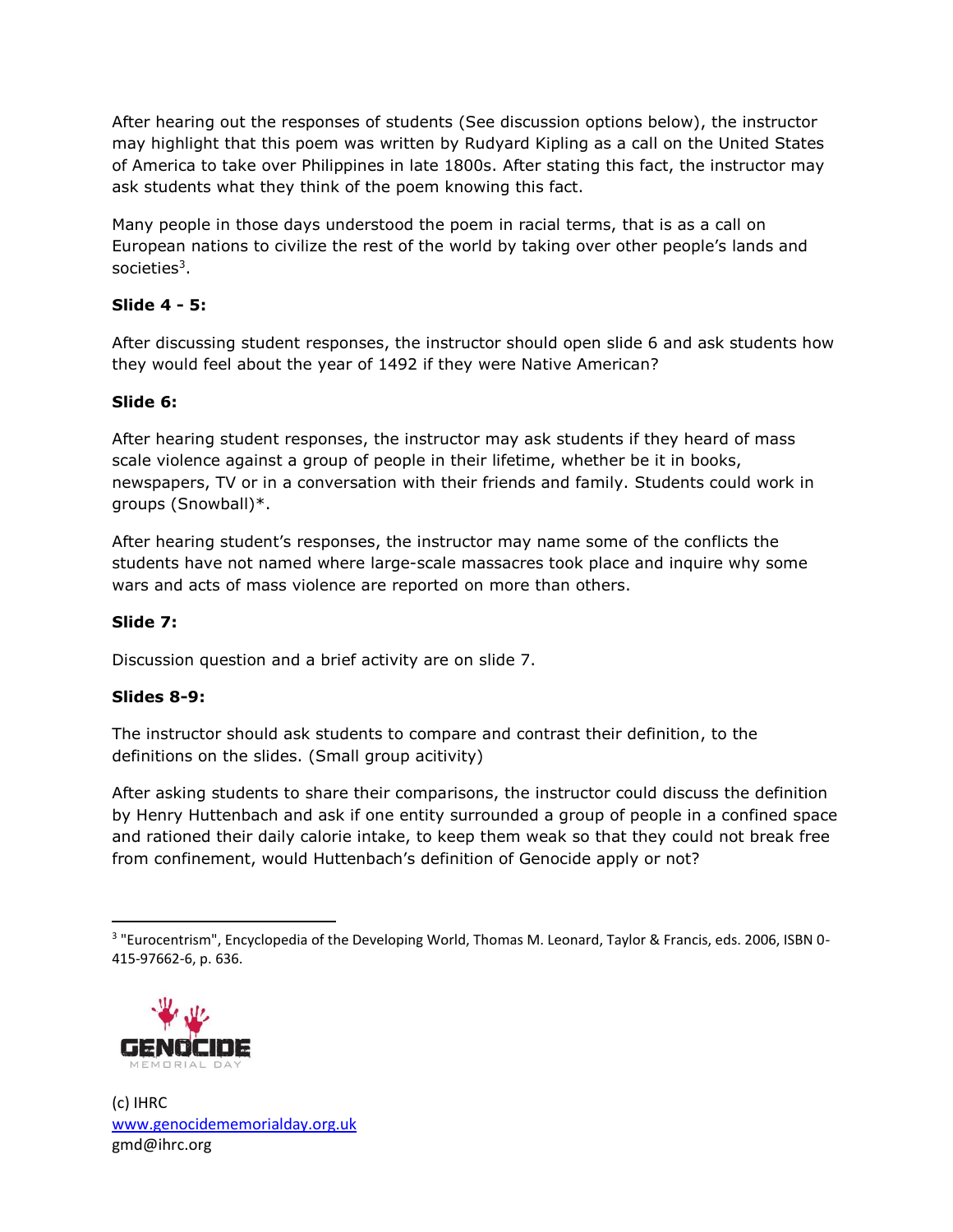The instructor may ask students thoughts on the UN definition of Genocide.

#### **Slide 10:**

After hearing out student responses to questions on the slide, the instructor may ask, what do you think goes on in the minds of people who are perpetrating violence against noncombatants simply because they belong to a particular race, ethnicity or religion?

The instructor should mention that people usually substitute one piece of equipment when it gets outdated, thus we remove the old and backward technology as it is preventing us from moving forward in our work in a progressed manner, thus, holding us back.

Once someone successfully convinces others that a group of people are an obstacle to progress and their religious, ethnic and cultural traditions prevent others from progressing, it becomes easy to manipulate people towards acts of violence. This leads to a superiority complex, viewing ones group, race or ethnicity as superior to the "backward" group.

### **Culminating Activity for Lesson 1.**

The instructor may provide reading materials on the ideology of the perpetrator group/leadership in Nazi Germany, Myanmar, Cambodia, and Rwanda or in Bosnia. The instructor should ask the students to formulate two 150 – 200 words response to the below questions after completing their readings.

#### **Case 1:**

Perpetrators -

Provide a referenced example that shows how the perpetrators of the Genocide saw their victims as inferior beings.

#### **Case 2:**

Perpetrators -

Provide a referenced example that shows how the perpetrators of the Genocide saw their victims as inferior beings.